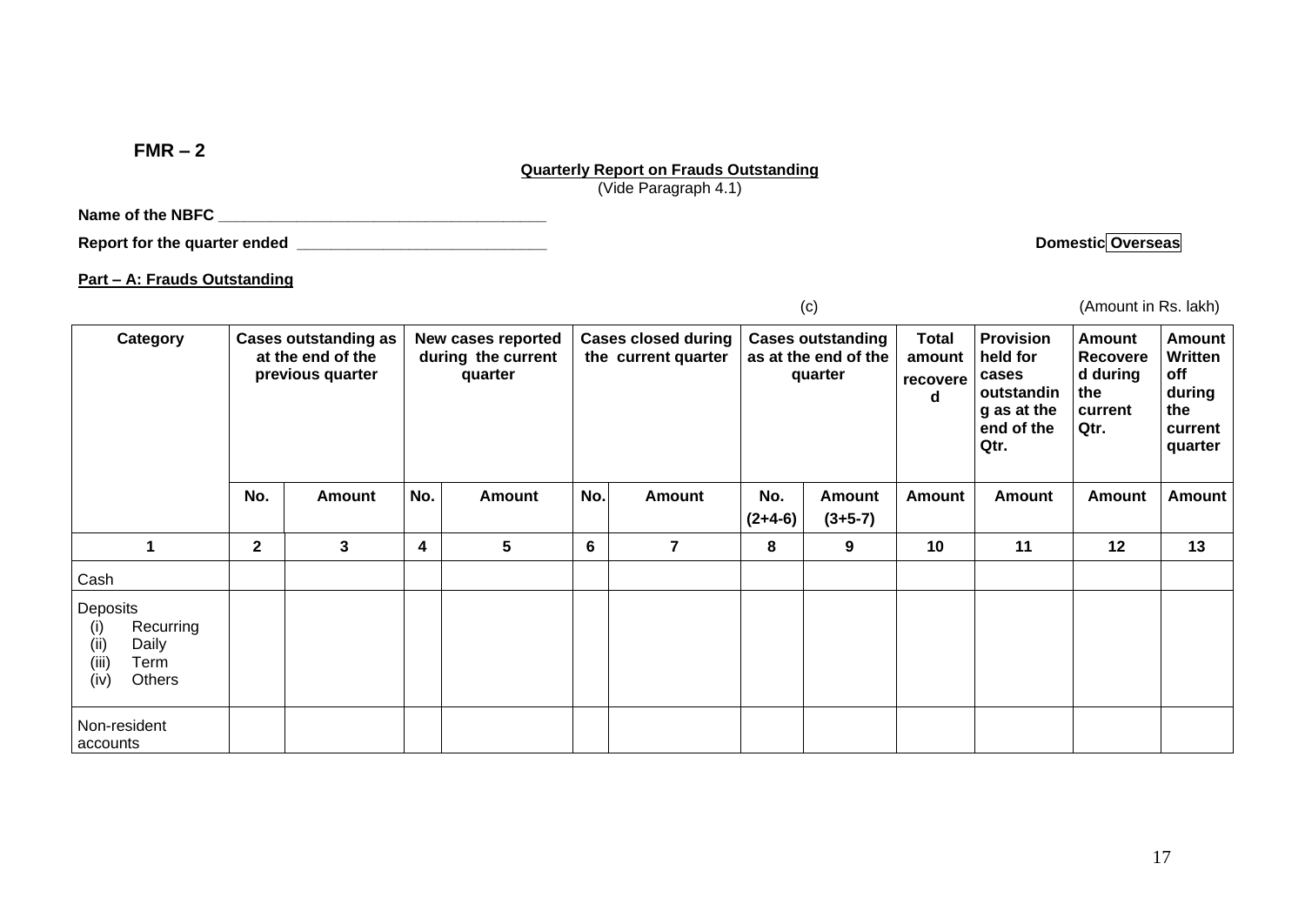| Category                                                                                                                         | <b>Cases outstanding as</b><br>at the end of the<br>previous quarter |              | New cases reported<br>during the current<br>quarter |               |                      | <b>Cases closed during</b><br>the current quarter |                                                | <b>Cases outstanding</b><br>as at the end of the<br>quarter | <b>Total</b><br>amount<br>recovere<br>d | <b>Provision</b><br>held for<br>cases<br>outstandin<br>g as at the<br>end of the<br>Qtr. | <b>Amount</b><br>Recovere<br>d during<br>the<br>current<br>Qtr. | <b>Amount</b><br>Written<br>off<br>during<br>the<br>current<br>quarter |
|----------------------------------------------------------------------------------------------------------------------------------|----------------------------------------------------------------------|--------------|-----------------------------------------------------|---------------|----------------------|---------------------------------------------------|------------------------------------------------|-------------------------------------------------------------|-----------------------------------------|------------------------------------------------------------------------------------------|-----------------------------------------------------------------|------------------------------------------------------------------------|
|                                                                                                                                  | No.                                                                  | Amount       | No.                                                 | <b>Amount</b> | No.<br><b>Amount</b> |                                                   | No.<br><b>Amount</b><br>$(3+5-7)$<br>$(2+4-6)$ |                                                             | Amount                                  | <b>Amount</b>                                                                            | <b>Amount</b>                                                   | <b>Amount</b>                                                          |
| $\mathbf{1}$                                                                                                                     | $\overline{2}$                                                       | $\mathbf{3}$ | 4                                                   | 5             | 6                    | $\overline{7}$                                    | 8                                              | 9                                                           | 10                                      | 11                                                                                       | 12                                                              | 13                                                                     |
| Advances<br>(i)<br>Cash credit<br>(i)<br>Term Loans<br>(iii)<br><b>Bills</b><br>(iv)<br>Others<br>7.<br>Inter-branch<br>accounts |                                                                      |              |                                                     |               |                      |                                                   |                                                |                                                             |                                         |                                                                                          |                                                                 |                                                                        |
| Off-balance sheet<br>Letters<br>of<br>(i)<br>credit<br>Guarantees<br>(ii)<br>(iii)<br>Co-<br>acceptance<br>Others<br>(iv)        |                                                                      |              |                                                     |               |                      |                                                   |                                                |                                                             |                                         |                                                                                          |                                                                 |                                                                        |
| Others                                                                                                                           |                                                                      |              |                                                     |               |                      |                                                   |                                                |                                                             |                                         |                                                                                          |                                                                 |                                                                        |
| <b>Total</b>                                                                                                                     |                                                                      |              |                                                     |               |                      |                                                   |                                                |                                                             |                                         |                                                                                          |                                                                 |                                                                        |

(d) **Note:** For Indian NBFCs with overseas offices/branches, the above figures relate to the domestic position. The figures in respect of overseas branches/offices may be shown in a separate sheet in the same format as above.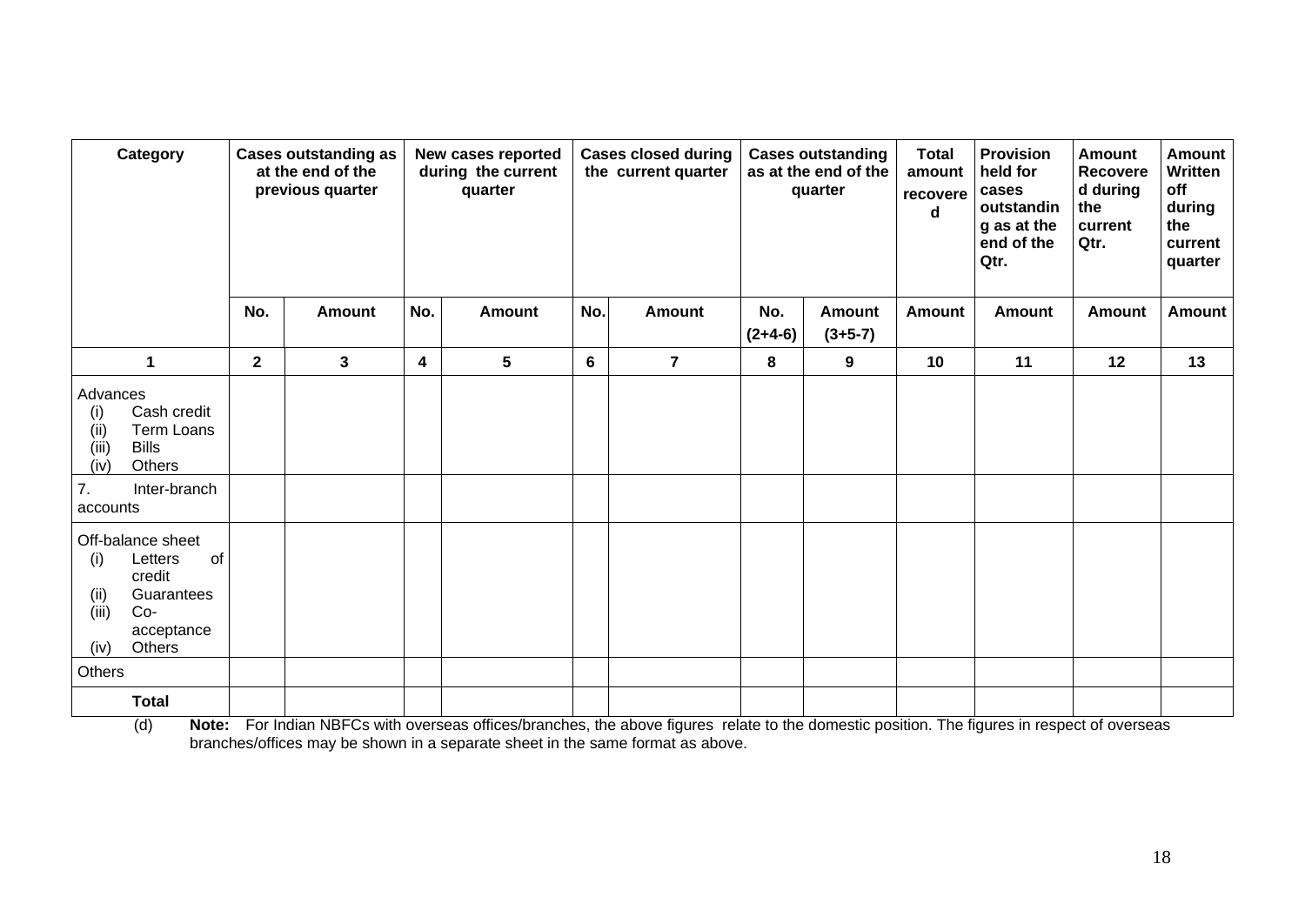## **Part – B: Category-wise classification of frauds reported during the quarter \_\_\_\_\_\_\_\_\_\_\_\_\_\_**

## **Name of the NBFC \_\_\_\_\_\_\_\_\_\_\_\_\_\_\_\_\_\_\_\_\_\_\_\_\_\_\_\_\_\_\_\_\_\_\_\_\_\_**

| Category                                          | <b>Misappropriation</b><br>and criminal<br>breach of trust |      | <b>Fraudulent</b><br>encashment/<br>manipulation of<br>books of account<br>and conversion of<br>property |      | extended for<br>illegal<br>gratification |      | Unauthorised Negligence and<br>credit facility cash shortages |      | <b>Cheating and</b><br>forgery |      | <b>Irregularities in</b><br>foreign<br>exchange<br>transactions |      | <b>Others</b> |      | <b>Total</b> |      |
|---------------------------------------------------|------------------------------------------------------------|------|----------------------------------------------------------------------------------------------------------|------|------------------------------------------|------|---------------------------------------------------------------|------|--------------------------------|------|-----------------------------------------------------------------|------|---------------|------|--------------|------|
|                                                   | No.                                                        | Amt. | No.                                                                                                      | Amt. | No.                                      | Amt. | No.                                                           | Amt. | No.                            | Amt. | No.                                                             | Amt. | No.           | Amt. | No.          | Amt. |
| Less than Rs. 1 lakh                              |                                                            |      |                                                                                                          |      |                                          |      |                                                               |      |                                |      |                                                                 |      |               |      |              |      |
| Rs. 1 lakh and above but<br>less than Rs. 25 lakh |                                                            |      |                                                                                                          |      |                                          |      |                                                               |      |                                |      |                                                                 |      |               |      |              |      |
| Rs. 25 lakh and above                             |                                                            |      |                                                                                                          |      |                                          |      |                                                               |      |                                |      |                                                                 |      |               |      |              |      |
| <b>Total</b>                                      |                                                            |      |                                                                                                          |      |                                          |      |                                                               |      |                                |      |                                                                 |      |               |      |              |      |